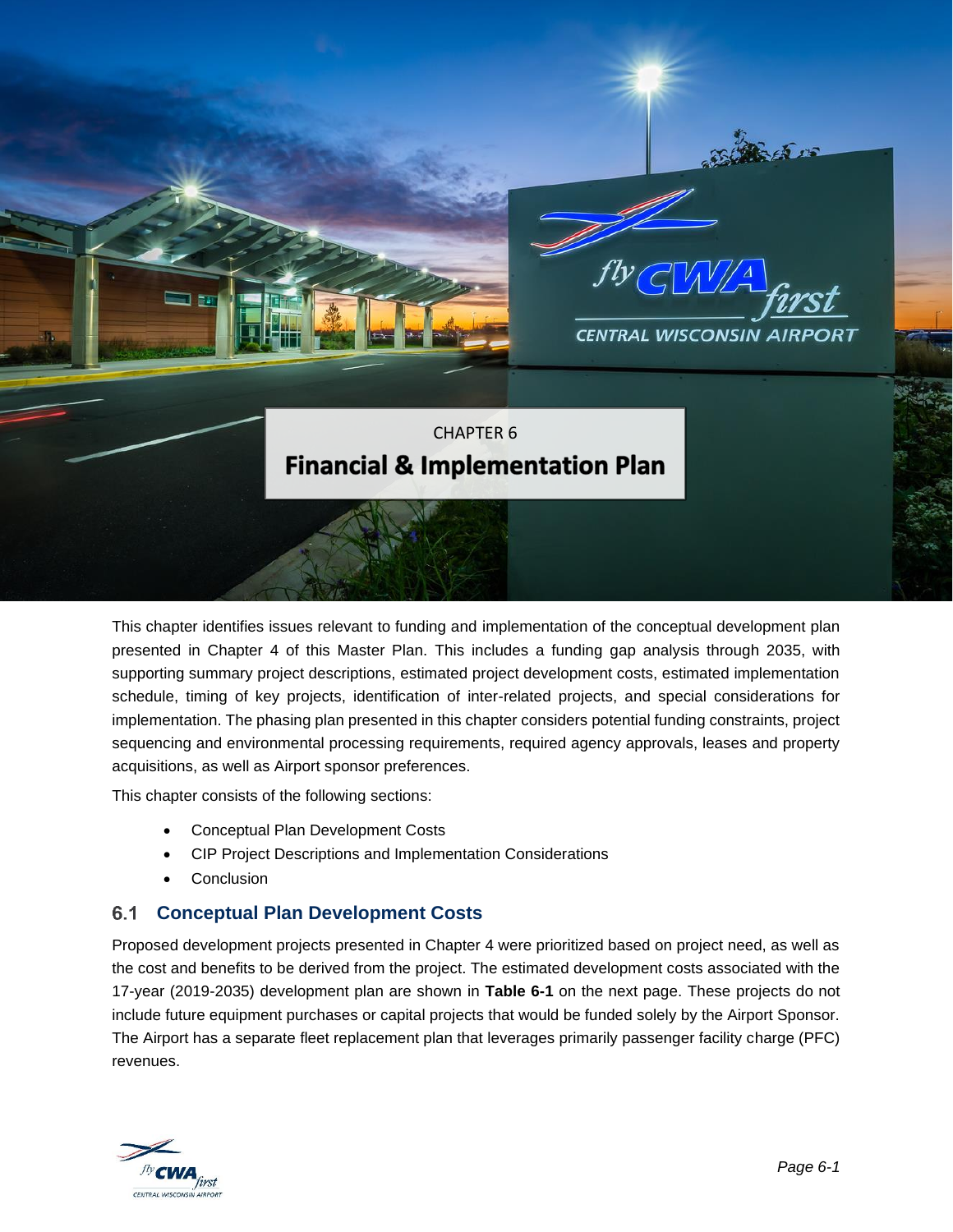# **Table 6-1: CWA Master Plan CIP 2019-2035 (major projects)**

| <b>Project</b>                                            | Year         | <b>Total Project</b><br><b>Cost</b><br>(2019 dollars) | <b>Total Project</b><br><b>Cost</b><br>(escalated for<br>inflation) | <b>Funding Sources</b> |                      |                  |              |
|-----------------------------------------------------------|--------------|-------------------------------------------------------|---------------------------------------------------------------------|------------------------|----------------------|------------------|--------------|
|                                                           |              |                                                       |                                                                     | <b>FAA AIP</b>         |                      | <b>State of</b>  | <b>Local</b> |
|                                                           |              |                                                       |                                                                     | <b>Entitlement</b>     | <b>Discretionary</b> | <b>Wisconsin</b> | <b>Share</b> |
| Terminal rehabilitation                                   | 2019         | \$2,780,826                                           | \$2,780,826                                                         | \$2,181,460            | \$156,077            | \$129,863        | \$313,426    |
| Runway 17/35 & Taxiway B design                           | 2019         | \$1,200,038                                           | \$1,200,038                                                         | \$1,080,034            | \$0                  | \$60,002         | \$60,002     |
| Land acquisition (Parcel 43)                              | 2019         | \$150,000                                             | \$150,000                                                           | \$0                    | \$0                  | \$120,000        | \$30,000     |
| Runway 17/35 & Taxiway B reconstruction, rehab, lighting  | 2020         | \$21,000,000                                          | \$21,525,000                                                        | \$1,385,301            | \$17,987,199         | \$1,076,250      | \$1,076,250  |
| Land use plan & zoning ordinance update                   | 2020         | \$250,000                                             | \$256,250                                                           | \$0                    | \$0                  | \$205,000        | \$51,250     |
| Hangar site preparation & Taxiway E crack seal/repair     | 2021         | \$800,000                                             | \$840,500                                                           | \$0                    | \$0                  | \$672,400        | \$168,100    |
| Runway decoupling design/construction (-NAVAIDs)          | 2021         | \$5,750,000                                           | \$6,041,094                                                         | \$5,436,985            | \$0                  | \$302,055        | \$302,055    |
| Runway decoupling NAVAID package                          | 2021         | \$3,000,000                                           | \$3,151,875                                                         | \$104,219              | \$2,732,468          | \$157,594        | \$157,594    |
| Commercial apron reconstruct/expand design/construction   | 2025         | \$10,150,000                                          | \$11,770,888                                                        | \$2,770,602            | \$7,823,197          | \$588,544        | \$588,544    |
| GA terminal area plan                                     | 2026         | \$250,000                                             | \$297,171                                                           | \$0                    | \$0                  | \$148,586        | \$148,586    |
| GA apron reconstruct design/construction                  | 2027         | \$8,500,000                                           | \$10,356,425                                                        | \$1,385,301            | \$7,935,482          | \$517,821        | \$517,821    |
| SRE/sand storage building and apron design                | 2029         | \$1,250,000                                           | \$1,600,106                                                         | \$1,385,301            | \$0                  | \$107,403        | \$107,403    |
| SRE/sand storage building and apron construction          | 2030         | \$5,500,000                                           | \$7,216,477                                                         | \$1,385,301            | \$5,109,528          | \$360,824        | \$360,824    |
| Perimeter fence reconstruction/upgrade                    | 2031         | \$8,500,000                                           | \$11,431,555                                                        | \$0                    | \$10,288,400         | \$571,578        | \$571,578    |
| Hangar site prep and Taxilane 4 shift design/construction | 2031         | \$600,000                                             | \$806,933                                                           | \$726,240              | \$0                  | \$40,347         | \$40,347     |
| New T-hangar taxilanes (ADG I) design/construction        | 2032         | \$1,000,000                                           | \$1,378,511                                                         | \$1,240,660            | \$0                  | \$68,926         | \$68,926     |
| T-hangar relocation/replacement                           | 2032         | \$3,500,000                                           | \$4,824,789                                                         | \$0                    | \$0                  | \$2,412,395      | \$2,412,395  |
| Emergency, Operations, & Maintenance Center design        | 2033         | \$700,000                                             | \$989,082                                                           | \$890,174              | \$0                  | \$49,454         | \$49,454     |
| Emergency, Operations, & Maintenance Center construction  | 2034         | \$6,000,000                                           | \$8,689,789                                                         | \$2,366,678            | \$0                  | \$3,161,556      | \$3,161,556  |
| GA terminal access road design/construction               | 2035         | \$1,000,000                                           | \$1,484,506                                                         | \$1,336,055            | \$0                  | \$74,225         | \$74,225     |
| GA terminal building design/construction                  | 2035         | \$1,500,000                                           | \$2,282,427                                                         | \$1,434,547            | \$0                  | \$423,940        | \$423,940    |
| TOTAL PROGRAM COST (2019-2035)                            | \$83,380,864 | \$99,074,243                                          | \$23,723,556                                                        | \$54,037,289           | \$10,938,942         | \$10,374,455     |              |

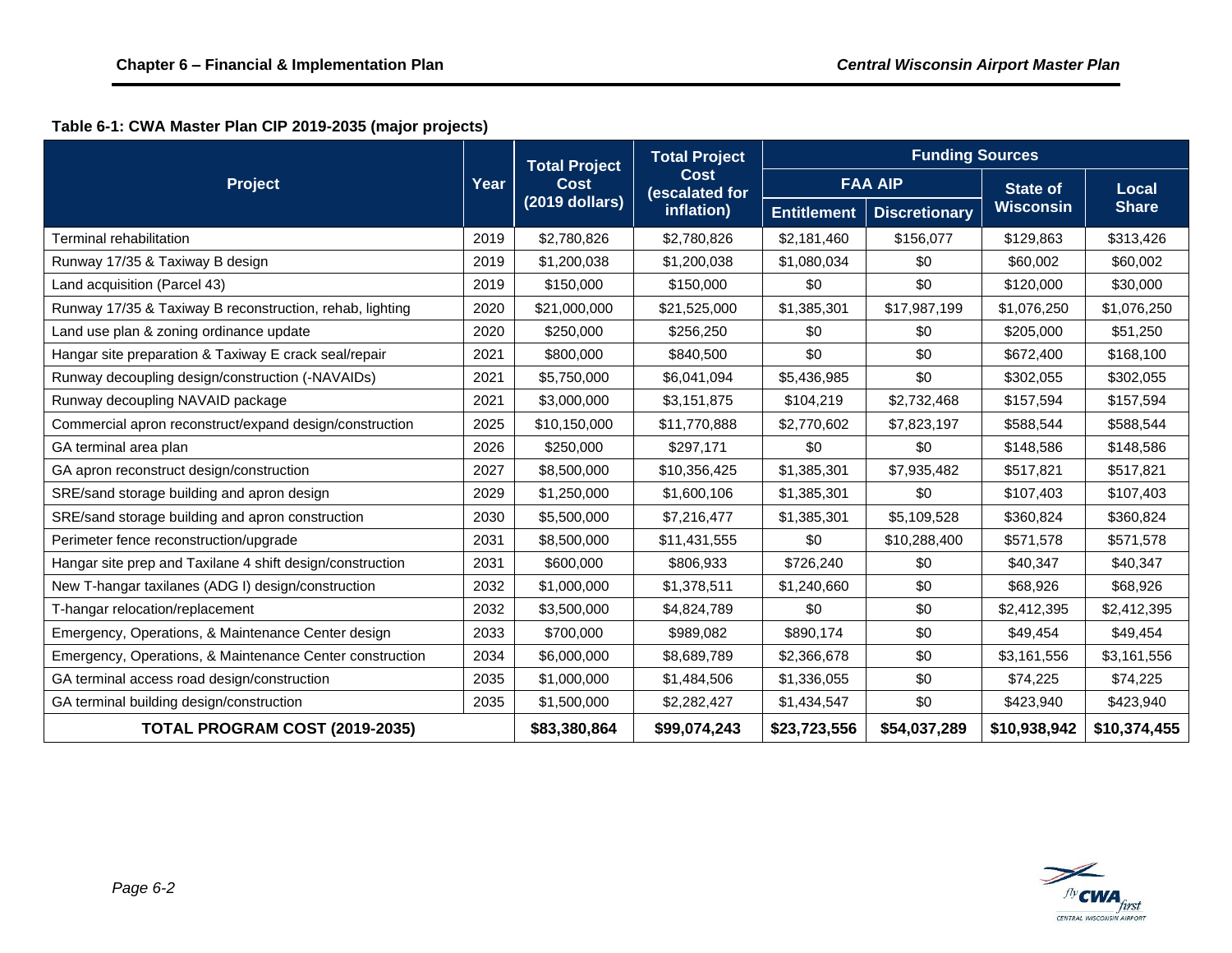Costs associated with each project include testing, surveys, design, construction, and incidental expenses such as legal and administrative expenses. Costs were escalated into future dollars using a projected 2.5 percent annual inflation rate. The potential likelihood of federal and state funding assistance as well as locally available funding such as PFCs for each project, given current eligibility rules and funding priority ranking systems, were factored into establishing the proposed phasing plan.

The total development costs over this period are expected to total approximately \$99.1 million. As shown in **Table 6-1**, this Master Plan expects that approximately \$77.8 million (or 78.4 percent) would be funded by FAA, approximately \$10.9 million (or 11.0 percent) would be funded by the State of Wisconsin, and approximately \$10.4 million (or 10.5 percent) would be funded by local sources. Projects requiring major FAA discretionary funds include Runway 17/35 reconstruction (2020), runway decoupling navigational aids (2021), commercial apron reconstruction/expansion (2025), GA apron reconstruction (2027), SRE/sand storage building construction (2030), and GA terminal building design/construction (2035). If the FAA does not award discretionary grants for these projects and alternate funding sources cannot be identified, they may need to be modified, postponed, or cancelled.

Portions of each project not covered by federal and state grants are considered the "local match". The implementation of the CIP will depend on the Airport's ability to generate enough revenue to meet operations and maintenance expenses while also funding the local match. Based on the preferred passenger enplanement forecast presented in Chapter 2, the Airport's projected PFC collections over this period will be approximately \$10.0 million, which will be adequate to fund the Airport's local match for the program. However, the Airport typically uses PFCs to fund equipment purchases as well, which are not accounted for in **Table 6-1**. Therefore, the use of net operating revenue or cash reserves will likely be required to fund the overall local match, when considering equipment purchases.

# **CIP Project Descriptions and Implementation Considerations**

This section provides an overview of major development projects (total project cost of \$1 million or greater) represented in the CIP for which the Airport will be requesting FAA Airport Improvement Program (AIP) funding assistance. The projects discussed below represent most of the total projected development costs over the next 17 years. Most of these projects will be subject to AIP justification and eligibility analysis using the prevailing FAA guidance and criteria prior to implementation.

## $6.2.1$ **Runway 17/35 & Taxiway B Reconstruction, Rehabilitation, and Lighting (2019-2020)**

This project includes reconstruction of the northern 5,700 feet of Runway 17/35, rehabilitation of the southernmost 800 feet of Runway 17/35, and replacement of the high intensity runway edge lighting (HIRL) system for Runway 17/35.

## $6.2.2$ **Runway Decoupling (2021-2026)**

This project includes project components identified for the final preferred alternative depicted in Chapter 4, **Figures 4-14** and **4-15**. These components include:

- Relocation of the Runway 08 threshold by approximately 371 feet to the east.
- Relocation of connector Taxiway A between Taxiway C and Runway 08/26 to approximately 75 feet east of the relocated Runway 08 threshold.
- Extension of Runway 26 and Taxiway C by approximately 445 feet to the east.
- Replacement and reconfiguration of Runway 08/26 lighting systems.

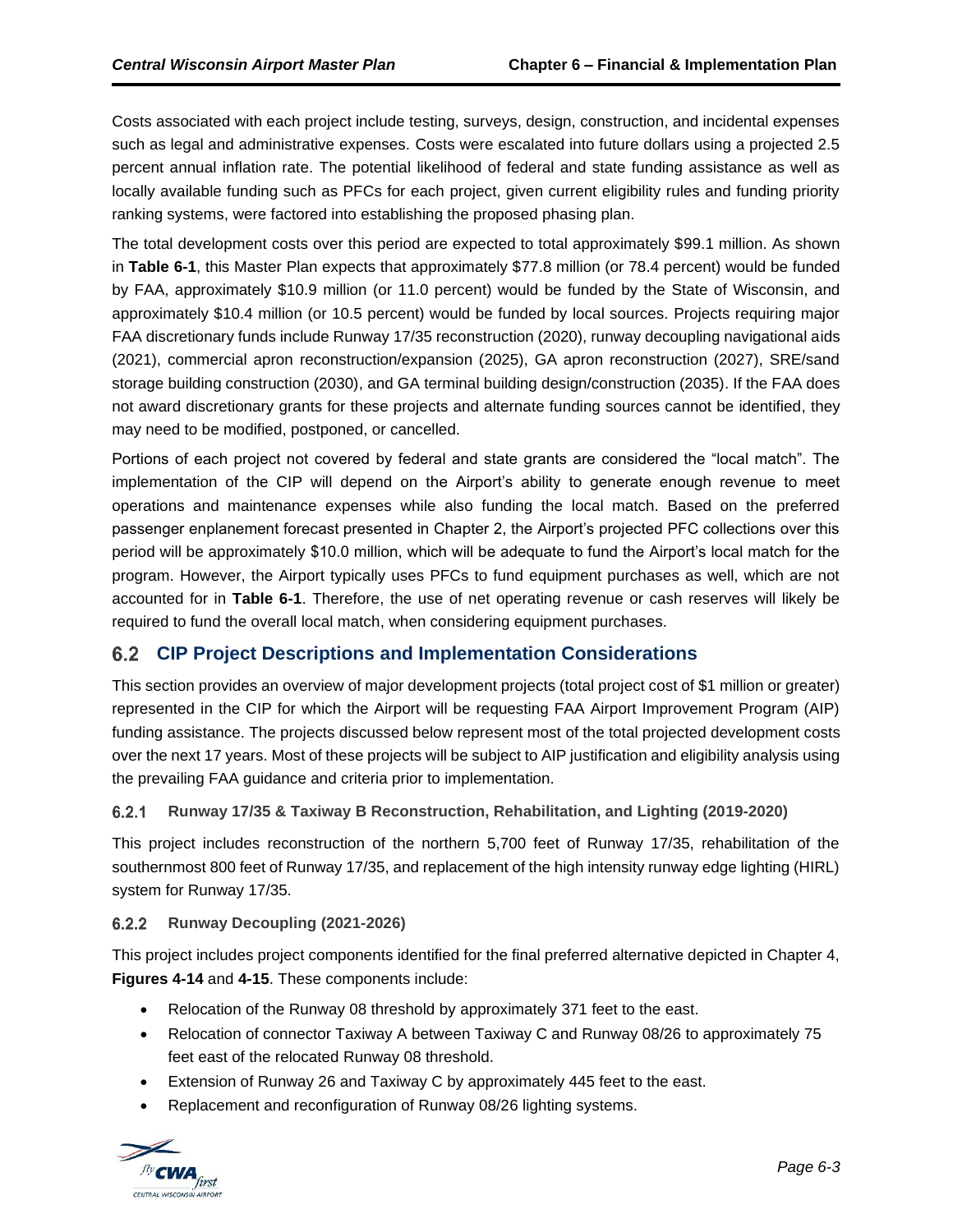The CIP assumes that design and construction for the above project components can be included in one FY2021 FAA grant, but that the design and construction process would occur over the course of up to six years (2021 to 2026).

Navigational aid (NAVAID) changes for the decoupling project are broken into a separate line item in the CIP, which would likely be completed under an FAA reimbursable agreement. The Airport would seek FAA funding for a complete NAVAID package that includes the following:

- Replace/relocate RW 08 glideslope, localizer, distance measuring equipment (DME), and approach lighting system (MALSR)
- Replace/relocate RW 26 precision approach path indicator (PAPI) and runway end indicator lights (REIL)
- Install new RW 08 PAPI
- Install new RW 35 PAPI

## **Commercial Apron Reconstruction and Expansion (2025-2026)**

This project includes reconstruction of the concrete apron surrounding the terminal concourse and replacement of the apron lighting systems. The apron would also be expanded as shown in Chapter 4, **Figure 4-15**. The portion of Taxiway B between the commercial apron and Taxiway C would also be removed and replaced with a connector between Taxiway C and the GA apron approximately 500 feet to the east, as shown in **Figure 4-15**.

## $6.2.4$ **General Aviation Apron Reconstruction and Taxiway D/Taxilane E Reconfiguration (2027- 2028)**

This project includes reconstruction of the bituminous apron starting in front of the FBO building and extending to the eastern edge of the apron and replacement of the apron lighting systems. A separate line item is included for a 2028 project that would reconfigure the area near the intersection of Taxiway D and Taxilane E as shown in Chapter 4, **Figure 4-15**.

## **Snow Removal Equipment (SRE)/Sand Storage Building and Apron (2029-2030)**  $6.2.5$

The project includes construction of a new standalone heated SRE and sand storage building on the east side of the Airport, in the location of three existing cold storage buildings, as discussed in Chapter 4, **Section 4.6.** The cold storage buildings would all be removed as part of this project. The purpose of this building would be equipment storage only, with size, orientation, and other site planning details to be determined. The cost estimate includes construction of a paved apron surrounding the building to facilitate equipment maneuvering and occasional equipment parking.

## $6.2.6$ **T-Hangar Relocation/Replacement and Associated Taxilanes (2032)**

This project would build new T-hangars in the greenfield site as shown in Chapter 4, Figure 4-19, to replace the aging T-hangars located behind the FBO and control tower. The estimates include demolition of the existing T-hangar structures. Two new ADG I taxilanes would be also be constructed to provide access to both sides of the new T-hangars.